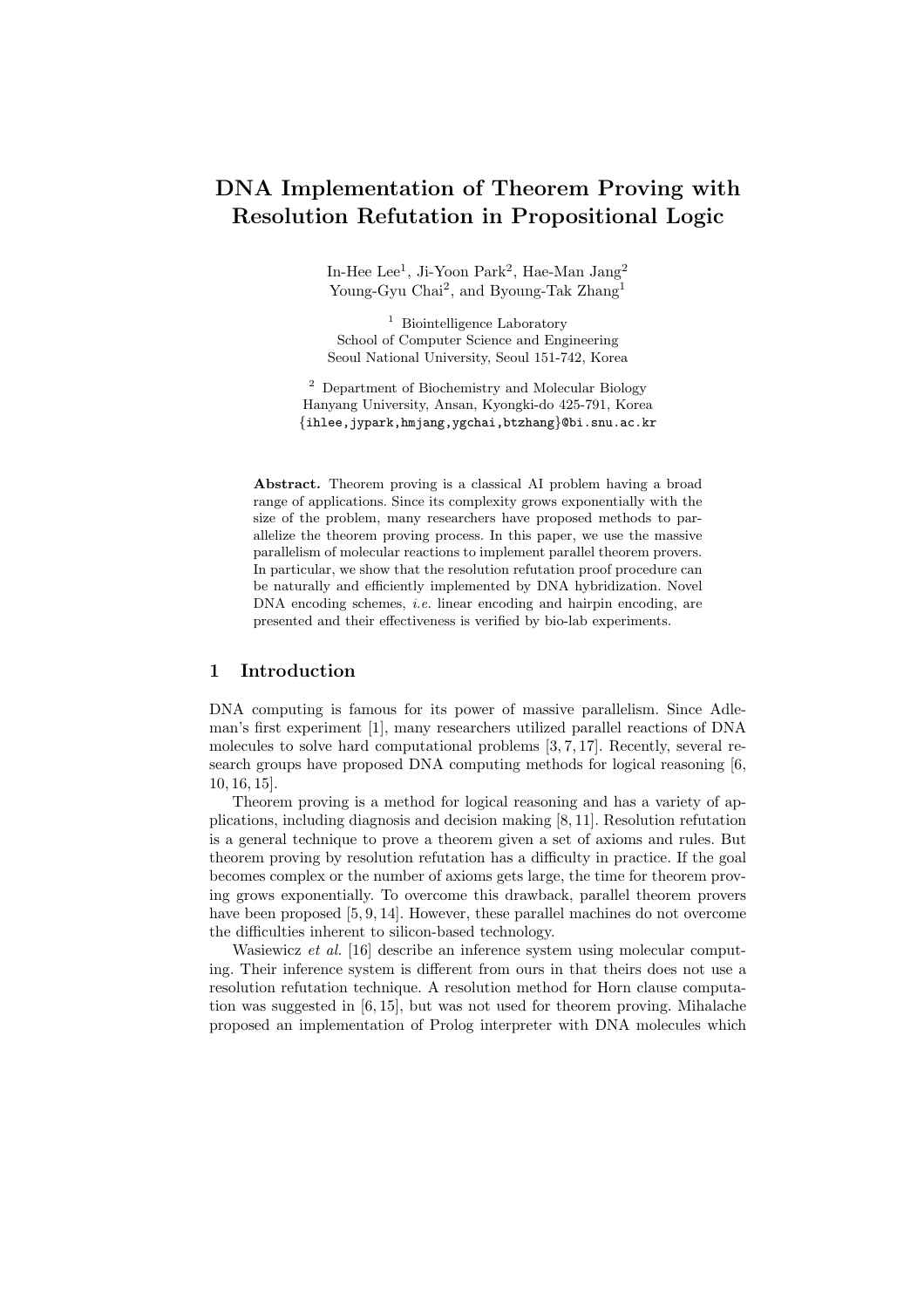### 2 In-Hee Lee et al.

is an important practical application of resolution refutation theorem proving [10]. But his suggestion is not physically feasible, because it requires too many experimental steps. Except for the inference system in [16], none of these was implemented in real bio-lab experiments.

In this paper, we describe resolution refutation theorem proving methods using DNA, which is verified by experiments. We develop two different encoding methods for logical formulas, *i.e.* linear and hairpin encodings. These make use of the DNA hybridization reaction in a natural way to perform resolution refutation. Our implementation requires only a constant number of lab steps. The feasibility of the methods is confirmed by lab experiments.

The rest of the paper is organized as follows. A brief introduction to theorem proving and resolution refutation is given in Section 2. Sections 3 and 4 describe the linear and hairpin implementation methods and their experimental results, respectively. Conclusions are drawn in Section 5.

## **2 Theorem Proving with Resolution Refutation**

Theorem proving is a method for automated reasoning [8, 11]. In theorem proving, one must decide methods for representing information and inference rules for drawing conclusions [8]. Here, we confine ourselves to propositional logic. We use the resolution as inference rule. In this section, we will briefly describe propositional logic, resolution principle, and resolution refutation.

Propositional logic formula consists of Boolean variables and logical connectives. Boolean variable is a variable which can take only  $\mathcal{T}$  (*true*) or  $\mathcal{F}$  (*false*) as its value. Among basic logical connectives, there are ∧ (*and*, logical product), ∨ (*or*, logical sum), ¬ (*not*, negation), and → (*implication*). A Boolean variable or its negation is called a *literal*. More exactly, a Boolean variable with  $\neg$  connective is called a negative literal and one without it is called a positive literal. It is proven [2] that any n-ary connective can be defined using only  $\wedge$ ,  $\vee$ , and  $\neg$ . For example,  $A \to B$  can be defined as  $\neg A \lor B$  for any Boolean variables A, B.

To prove theorems using resolution refutation, every formula must be expressed in clause form. A clause form in propositional logic is defined as follows:

$$
(clauseform) := (clause) \land (clause) \land \cdots \land (clause)
$$

$$
(clause) := (literal) \lor (literal) \lor \cdots \lor (literal)
$$

A clause with no literal is called an empty clause.

Now the resolution principle can be defined. Let  $A$  and  $B$  be clauses, and v be a literal such that  $v \in A$  and  $\neg v \in B$ . Then, from both A and B we can draw  $(\mathcal{A} - \{v\}) \vee (\mathcal{B} - \{\neg v\})$ . We say that we resolved A and B on v and the product of resolution is called a *resolvent*.

In general, a resolution refutation for proving an arbitrary formula  $\omega$  from a set of formulas  $\Delta$  proceeds as follows [11]:

- 1. Put the formulas in  $\Delta$  into the clause form.
- 2. Add the negation of  $\omega$ , in clause form, to the set of clauses and call it  $\mathcal{C}$ .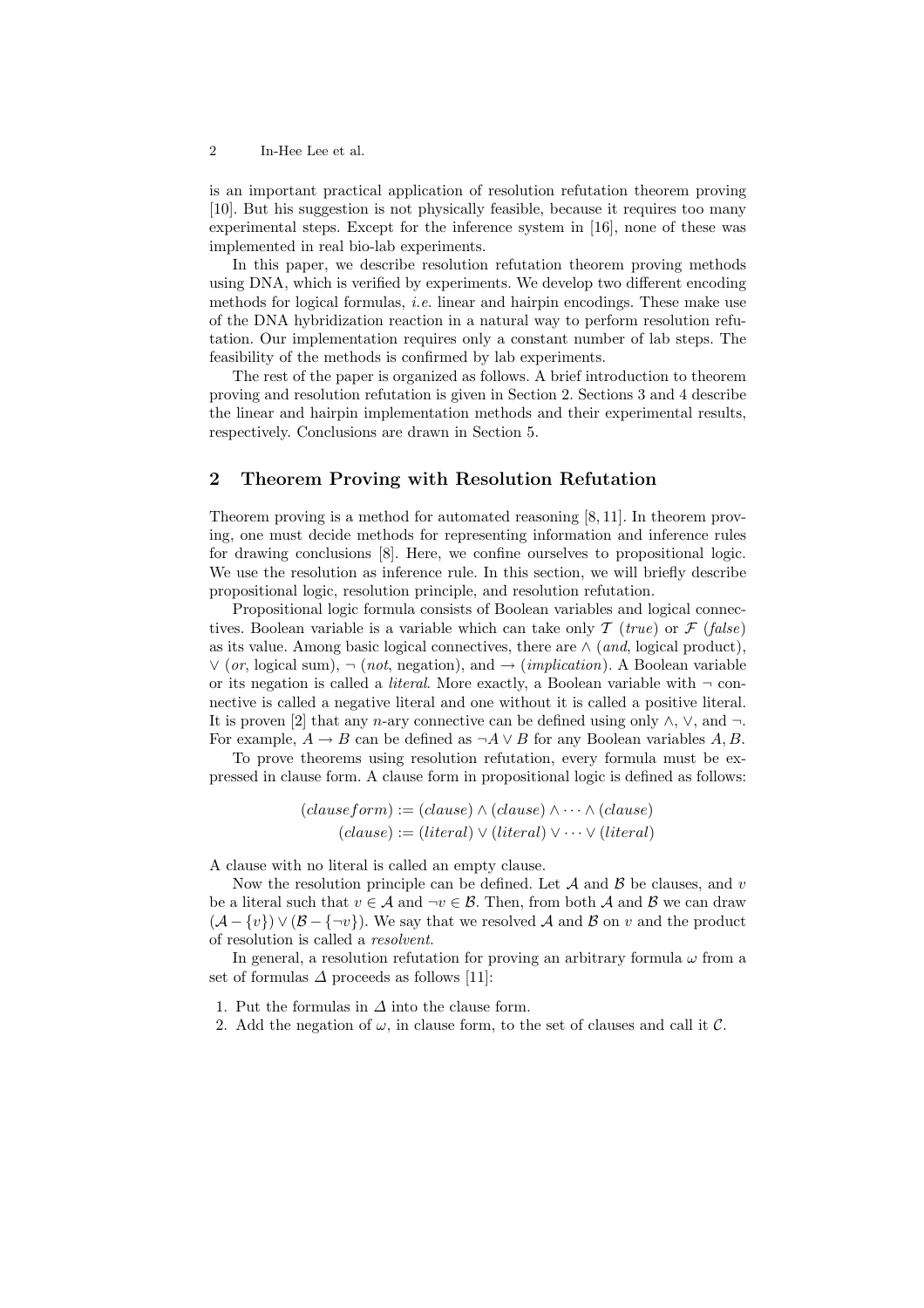

Fig. 1. Theorem proving using resolution refutation.

- 3. Resolve these clauses together, producing a resolvent that logically follows from them.
- 4. If an empty clause is produced, a contradiction is occurred. Thus,  $\omega$  is proved to be true. Stop.
- 5. If no new resolvent can be produced,  $\omega$  is proved to be false. Stop.
- 6. Else, add the resolvent to  $\mathcal C$  and go to step 3.

When an empty clause is drawn,  $\mathcal C$  is called the proof of the goal  $\omega$ . Fig. 1 shows an example of theorem proving process. The set of formulas {  $P \wedge Q \rightarrow R$ ,  $S \wedge T \to Q$ , S, T, P } is given. We want to prove R is true. After converting the formulas into clause form, we get a set of clauses  $\{\neg P \lor \neg Q \lor R, \neg S \lor \neg T \lor Q, S, \neg S \lor \neg T \lor Q, \neg S \lor \neg T \lor Q, \neg S \lor \neg T \lor Q, \neg S \lor \neg T \lor Q, \neg S \lor \neg T \lor Q, \neg S \lor \neg T \lor Q, \neg S \lor \neg T \lor Q, \neg S \lor \neg T \lor Q, \neg S \lor \neg T \lor Q, \neg S \lor \neg T \lor Q, \neg S \lor \neg T \lor Q, \neg S \lor \neg T \lor$ T, P. Then we add the negation of R, *i.e.*  $\neg R$ , to this set. Each box in Fig. 1 contains one clause. The clauses and their resolvents are connected with arrows. The symbol *nil* denotes an empty clause. Resolving on P from  $\neg P \lor \neg Q \lor R$ and P results in  $\neg Q \lor R$ . Similar steps can be continued until an empty clause is produced. The above theorem proving process becomes complex as the number of formulas grows. In the case of the propositional calculus, one must decide the literal to resolve on. Therefore, if there are  $n$  different literals, there are  $n!$  different theorem proving processes with  $n! = O(n^n)$  by Stirling's approximation. Thus, the complexity of proof grows exponentially. So it is impossible for large  $n$  to test one by one with digital computer which one is a logically correct proof. To speed up finding proofs, two approaches were developed. One approach is to use heuristics such as the breadth-first strategy, the set of support strategy, or the unit preference strategy [8]. The other approach is to parallelize the theorem proving process [5, 9, 14]. We took the second approach and chose to use the massive parallelism of DNA molecular reactions for implementing parallel theorem provers.

## **3 Linear Implementation of Resolution Refutation**

We solved the theorem proving problem in Fig. 1 by bio-lab experiments. We developed two versions of implementation and performed experiments separately. Two steps are involved in each implementation.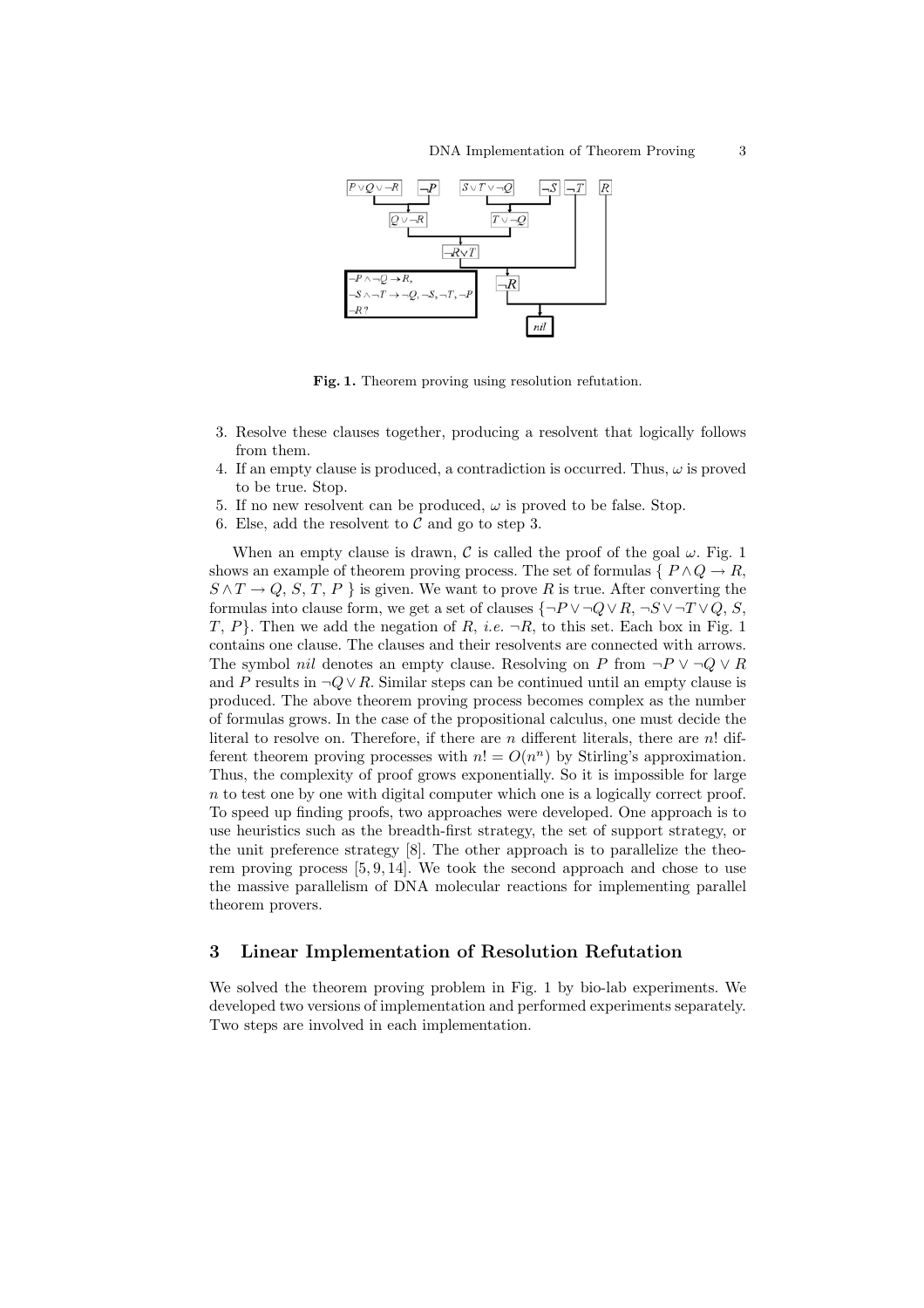

Fig. 2. (a) Encoding for a Boolean variable and its negation (The arrows are from 5<sup>'</sup> to 3'). (b) The general procedure for our experiments.

In the first step, we represent formulas in clause form with DNA. Because we restrict ourselves to propositional logic, we need to encode each Boolean variable with DNA sequence. Our implementations are different from each other in the way to make a clause from these variable sequences. In both implementations below, we encoded each variable with a different sequence of the same length. The negation of a variable is denoted as a Watson-Crick complementary sequence of the variable. Encoding for a Boolean variable and its negation is shown in Fig. 2. In the second step, we implemented resolution refutation steps with molecular reactions. This step depends on the result of the previous step. But in our two implementations, the general procedure is the same (see Fig. 2).

- 1. Mix molecules corresponding to clauses.
- 2. Hybridize molecules to perform resolution.
- 3. Ligase hybridization products to make it easy to find a proof.
- 4. Perform PCR to amplify ligation products. In this step, ligation products which are not a proof are not amplified.
- 5. Perform gel electrophoresis to see whether we found a proof or not.

## **3.1 Representation of Clauses**

Each sequence for a variable in the clause is concatenated into a single long sequence. We arranged the variables to make linear double-strand after the hybridization step. As an example, sequence for a clause  $\neg Q \lor \neg P \lor R$  is a concatenation of sequences for  $\neg Q$ ,  $\neg P$ , and R (see the topmost box in Fig. 3).

#### **3.2 Implementation of Resolution Refutation**

Resolution between two clauses is represented with the annealing of two sequences corresponding to each clause. Thus, the resolvent may be either a partially double-stranded molecule or a fully double-stranded molecule, if the resolvent is an empty clause. Therefore, to see whether an empty clause is produced,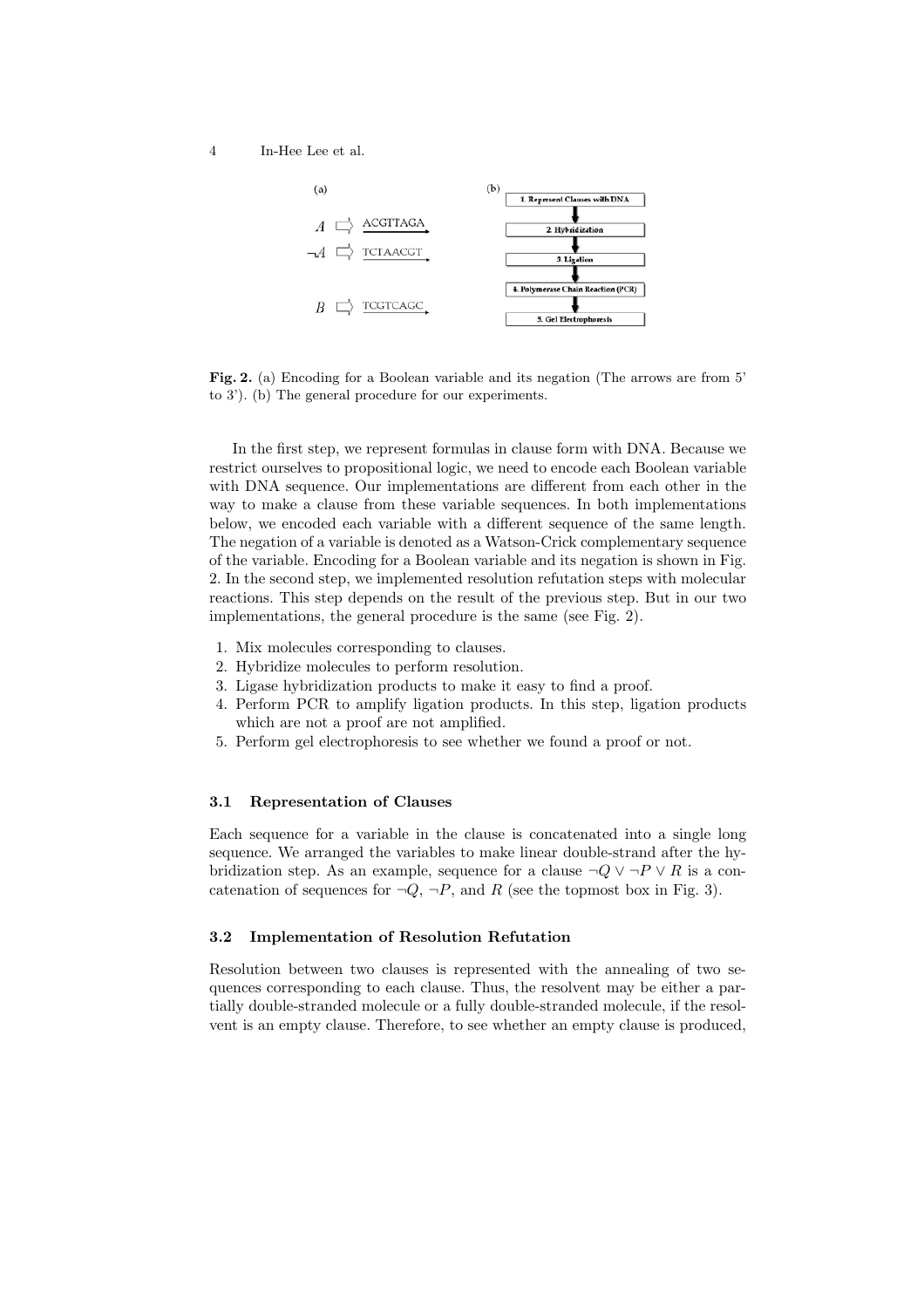

**Fig. 3.** Simplified process of linear implementation (The arrows are from 5' to 3').

one needs to verify if there exists a fully double-stranded molecule. We used ligation, PCR, and gel electrophoresis to detect this molecule. During ligation, every clause sequence used to produce an empty clause will be ligated into a long double strand. In the next step, we amplified this ligation product by PCR with the goal sequence as a primer. Finally, the result is examined by gel electrophoresis. All of these experimental steps are summarized in Fig. 3.

### **3.3 Experimental Results**

The sequences used in the experiment were designed by NACST using evolutionary optimization [13] and synthesized by Bioneer Co. (Tae-Jeon, Korea). The oligomer sequences are given in Table 1. The experiment consists of the following steps:

1. **Purification of oligomers:** Each oligomer was 5'-phosphorylated and purified by PAGE. Briefly, 1 nmol of each oligomer was mixed and incubated for 1 h at  $37^{\circ}$ C with 10 U T4 polynucleotide kinase (Life Technologies) in  $70 \text{ mM Tris-HCl}, \text{pH } 7.6, \text{ buffer containing } 10 \text{ mM } \text{MgCl}_2, 100 \text{ mM KCl}, 110 \text{ m} \text{KCl}$ 

| clause   | sequence                                                                                                                                                                                                                                              |
|----------|-------------------------------------------------------------------------------------------------------------------------------------------------------------------------------------------------------------------------------------------------------|
|          | $\neg Q \lor \neg P \lor R$ cgtacgtacgctgaa ctgccttgcgttgac tgcgttcattgtatg                                                                                                                                                                           |
|          | $Q \vee \neg T \vee \neg S$ transcript transcript to the resolution of the respect of the resolution of the resolution of the resolution of $Q \vee \neg T \vee \neg S$ transcript to resolution of the resolution of the resolution of the resolutio |
| S        | aagcagtagcgacca                                                                                                                                                                                                                                       |
| T        | attgacgcaaattga                                                                                                                                                                                                                                       |
| P        | gtcaacgcaaggcag                                                                                                                                                                                                                                       |
| $\neg R$ | catacaatgaacgca                                                                                                                                                                                                                                       |

Table 1. Sequences for linear implementation (in order of from 5' to 3').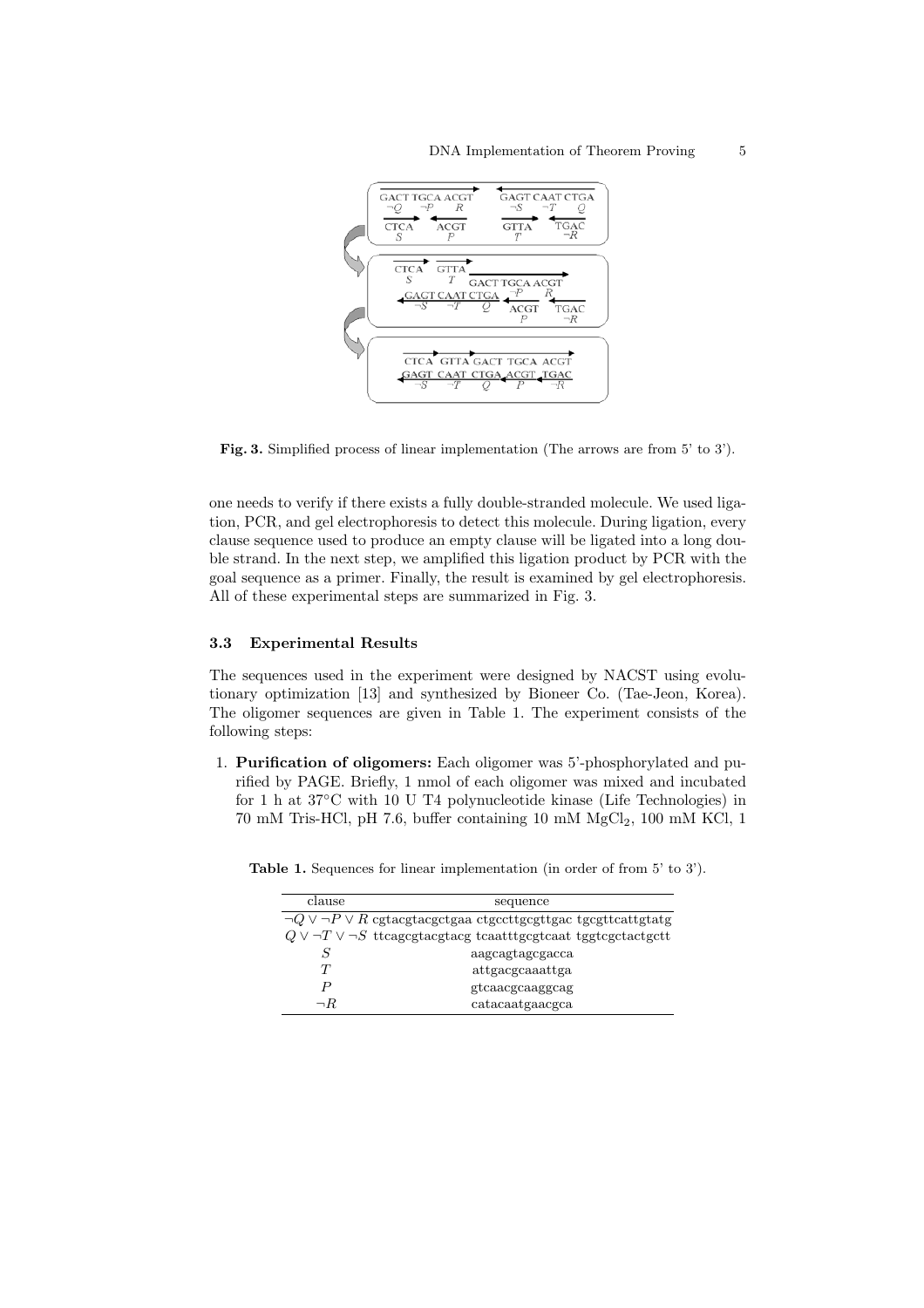|             |                   |                   | cycle denaturation (94 $^{\circ}$ C) annealing (58 $^{\circ}$ C) polymerization (72 $^{\circ}$ C) |
|-------------|-------------------|-------------------|---------------------------------------------------------------------------------------------------|
|             | 4 min             | $0.5 \text{ min}$ | $0.5 \text{ min}$                                                                                 |
| $2 \sim 26$ | $0.5 \text{ min}$ | $0.5 \text{ min}$ | $0.5 \text{ min}$                                                                                 |
| 27          | $0.5 \text{ min}$ | $0.5 \text{ min}$ | $10 \text{ min}$                                                                                  |

**Table 2.** The PCR condition for linear implementation.



**Fig. 4.** Electrophoretogram of the PCR product in the linear implementation. Lane 1: PCR products with S and  $\neg R$  as primers. Lane 2: PCR products with  $\neg S$  and R as primers. Lane M is a size marker.

mM 2-mercaptoethanol and 1 mM ATP (Sigma, St. Louis, MO, USA), in a volume of 100 ul. The T4 kinase was inactivated by heating to 95◦C for 10 min.

- 2. **Hybridization of oligomers:** 100 pmol of each oligomers were mixed. Initial denaturation was achieved at 95◦C for 10 min. During hybridization we lowered temperature from 95◦C to 16◦C (1◦C / min) using iCycler thermal cycler (Bio-rad, USA).
- 3. **Ligation of hybrid molecules:** Ligation was achieved with T4 DNA ligase at 16◦C for overnight using iCycler thermal cycler. The reaction buffer contains 50 mM Tris-HCl (pH 7.8), 10 mM  $MgCl<sub>2</sub>$ , 5 mM DTT, 1 mM ATP, and 2.5  $\mu$ g/ml BSA.
- 4. **PCR amplification for 'readout':** 50 ul PCR amplification contained 100 pmol of primer and template. The reaction buffer consists of 10mM Tris-HCl, pH 7.8, containing 50 mM KCl, 1.5 mM MgCl<sub>2</sub>, 0.1% Triton X-100, 0.2 mM dNTP, and 1 U DNA Taq polymerase (Korea Bio-technology, Korea). PCR condition is given in Table 2.
- 5. **Gel electrophoresis:** Amplified PCR products were purified by electrophoresis on a 15% polyacrylamide gel  $(30\% \text{ acrylamide} \mid 29.1 \text{ acrylamide} / \text{bis}$ (acrylamide)]). The running buffer consists of 100 mM Tris-HCl, pH 8.3, 89 mM boric acid, and 2 mM EDTA. The sample buffer is Xylene Cyanol FF tacking dye. Gels are run on a Bio-rad Model Power PAC 3000 electrophoresis unit at 60 W (6V/cm) with constant power.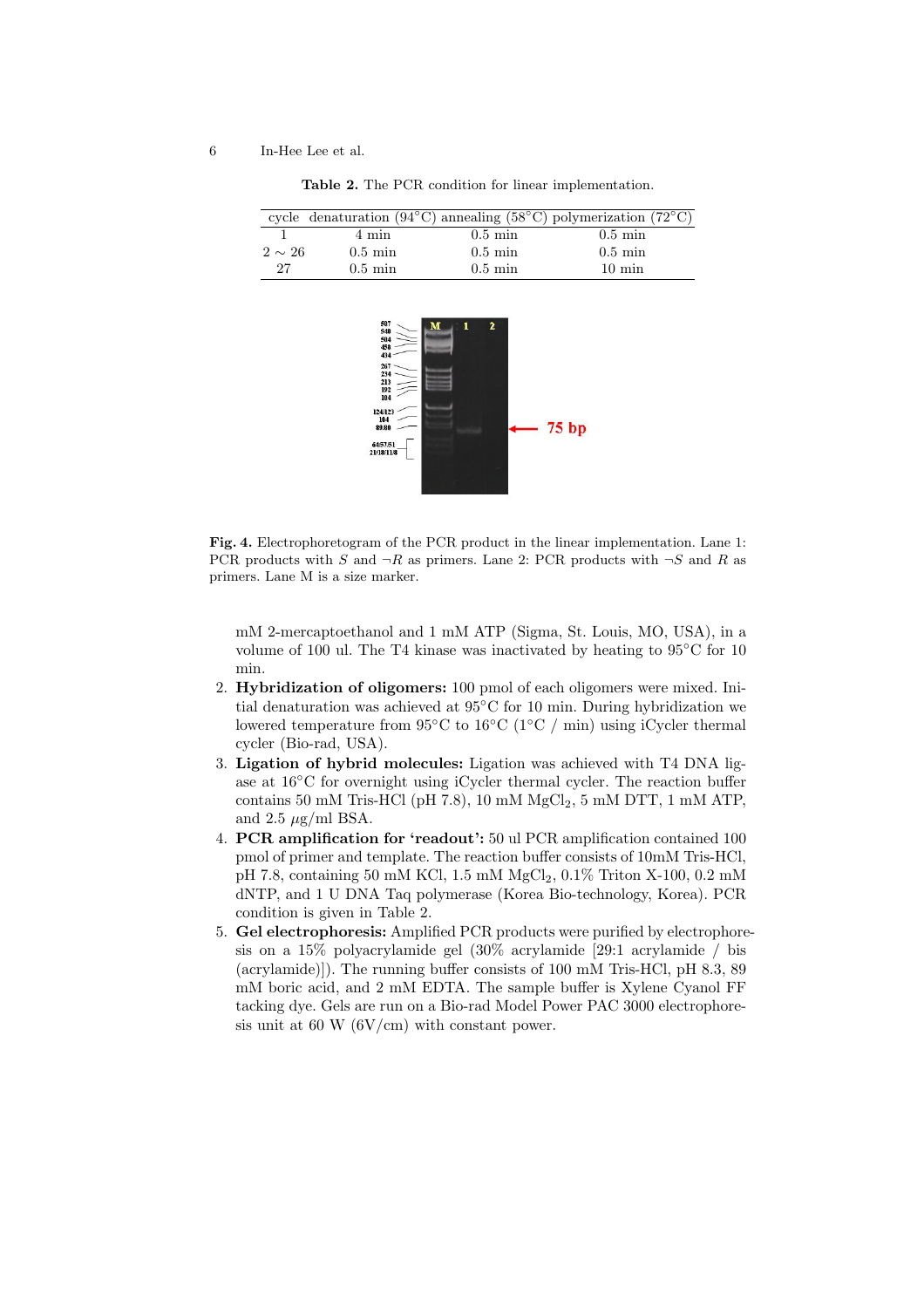

**Fig. 5.** The simplified process of hairpin implementation (The arrows are from 5' to 3').

The electrophoretogram is given in Fig. 4. To make an empty clause, all of the 5 variables must be resolved. Every time one variable is resolved, double-stranded region with 15 bp is produced. Therefore, we can expect a 75 bp band will appear after gel electrophoresis. As can be seen in Fig. 4, an empty clause is produced. Thus, we found a proof for the given problem.

## **4 Hairpin Implementation of Resolution Refutation**

In linear implementation, variables were needed to be rearranged to make an empty clause form a linear double-stranded molecule. This requirement poses a limitation on the type of clauses we can use. That is, some kind of clauses does not make a linear double strand no matter how we rearrange the variables. Also, it is impossible to know in advance which sequence to use as a primer. To overcome these limitations, we introduce branched molecules and hairpin molecules to represent clauses. As a result of this improvement, we can decide the primer sequence once the goal is given. Similar idea was introduced by Uejima and others[15] for Horn clause computation. But their work was intended to perform Horn clause computation not resolution refutation. And in their work, clause with one literal is represented in a different way from ours.

#### **4.1 Representation of Clauses**

Each clause with n literals is denoted by an n-armed branched molecule except for the clause with one literal. Each n-arm has a sticky end corresponding to each literal. Sticky ends for the positive and negative literals of one variable are complementary. For a clause with one literal except the goal, we represent it with a hairpin molecule having a sticky end. We encode the goal clause with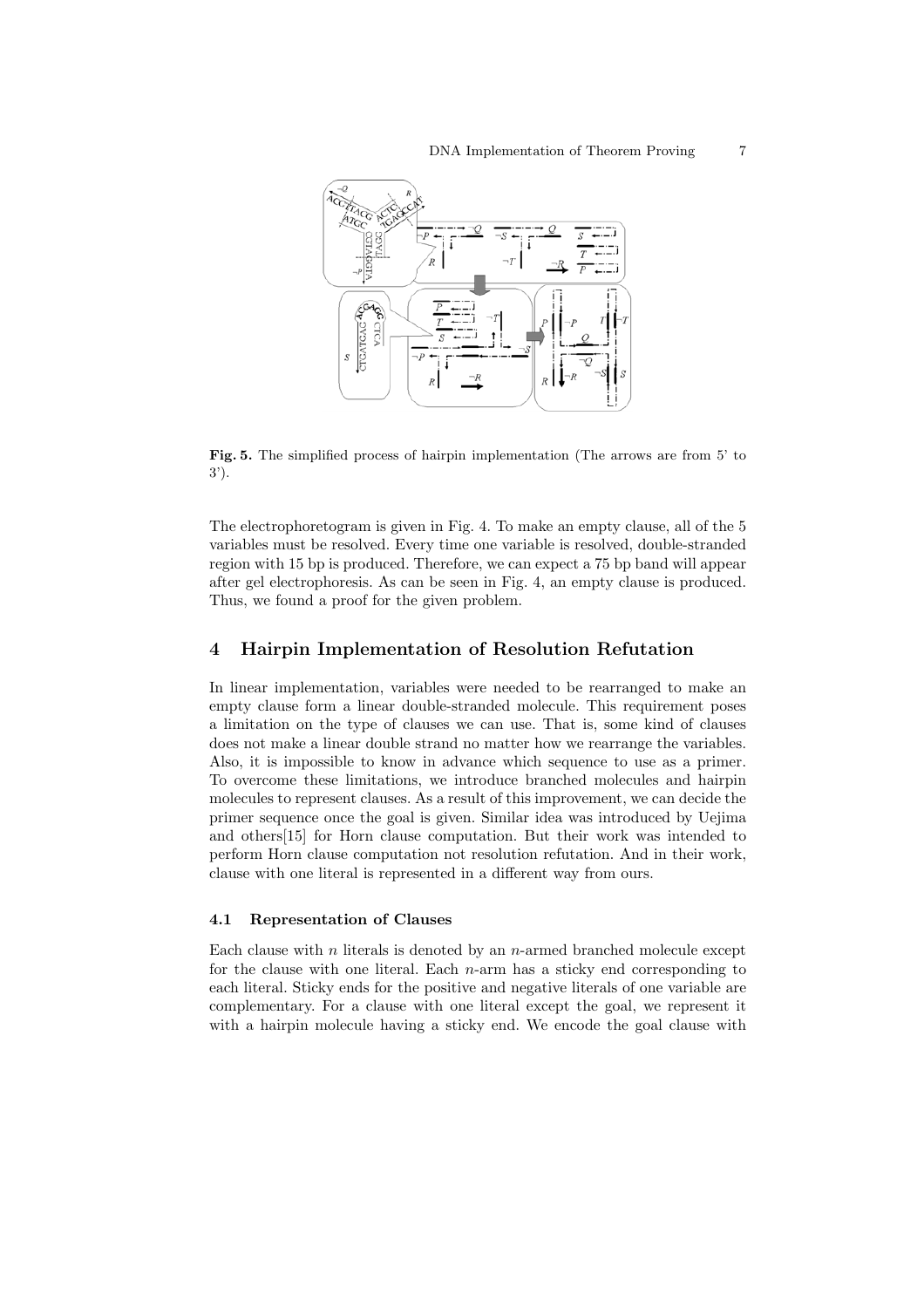#### 8 In-Hee Lee et al.

| clause                      | sequence                                |
|-----------------------------|-----------------------------------------|
| $\eta \neg P \lor R$        | gtctgatgcc ggcattacac tcctccagta        |
|                             | gtgtaatgcc ttccggtacc agcacacgaa        |
|                             | tcgtgtgctt ggcatcagac accttaccgg        |
| $Q \vee \neg T \vee \neg S$ | tacgtgtage etgactacaa tactggagga        |
|                             | ttgtagtcag tgaggaagac gcgttatcac        |
|                             | tacgtgtage etgactacaa tactggagga        |
| S                           | agttggtctg tcgcaa cagaccaact aatcacaagg |
| T                           | gttetteegt atgega aeggaagaac gtgataaege |
| P                           | ctcttgtctg agcgtt cagacaagag aaggccatgg |
| $\neg R$                    | ccggtaaggt                              |

**Table 3.** Sequences for hairpin implementation (in order of from 5' to 3' ).

a linear single strand as in the linear implementation described in the previous section. For example, if there were  $\neg Q \lor \neg P \lor R$ , S, and  $\neg R$  (the goal), the clause  $\neg Q \lor \neg P \lor R$  is represented by a 3-armed branched molecule, S by a hairpin molecule, and  $\neg R$  by a single strand (see Fig. 5).

#### **4.2 Implementation of Resolution Refutation**

As in the linear implementation, resolution between two clauses is denoted as hybridization between two molecules. When an empty clause is drawn, it will start with a goal sequence and end with its negation, since clauses are either branched molecules or hairpin molecules except for the goal. Therefore, at the PCR step, we used the goal variable and its negation as a primer. To read the PCR product, we used gel electrophoresis. If a band is formed, we can conclude that the goal is true. If not, we say that the goal is not true. Because each band corresponds to a proof, we can find several different proofs at one time.

### **4.3 Experimental Results**

As in the previous experiment, all sequences were designed by NACST [13] and were synthesized by Bioneer Co. The sequences we used are given in Table 3. Experimental steps are the same as in the previous experiment. The main differences between two experiments were the PCR condition and the type of gel used in gel electrophoresis. The PCR condition for this experiment is given in Table 4. We used 2% agarose gel at the gel electrophoresis step. Due to the properties of our sequences, we could not get an exact result. Another experiment is in progress to find conditions to get a clearer result. The electrophoretograms of hairpin implementation after hybridization and PCR are given in Fig. 6. In Fig. 6-(a), a hazy band appeared around 25  $\sim$  40 bp which is the range of sequences we used. In Fig. 6-(b), we can see a partial proof is produced. From this fact, we conclude that some parts of sequences prevented PCR. We are trying to find a clear result with new sequences.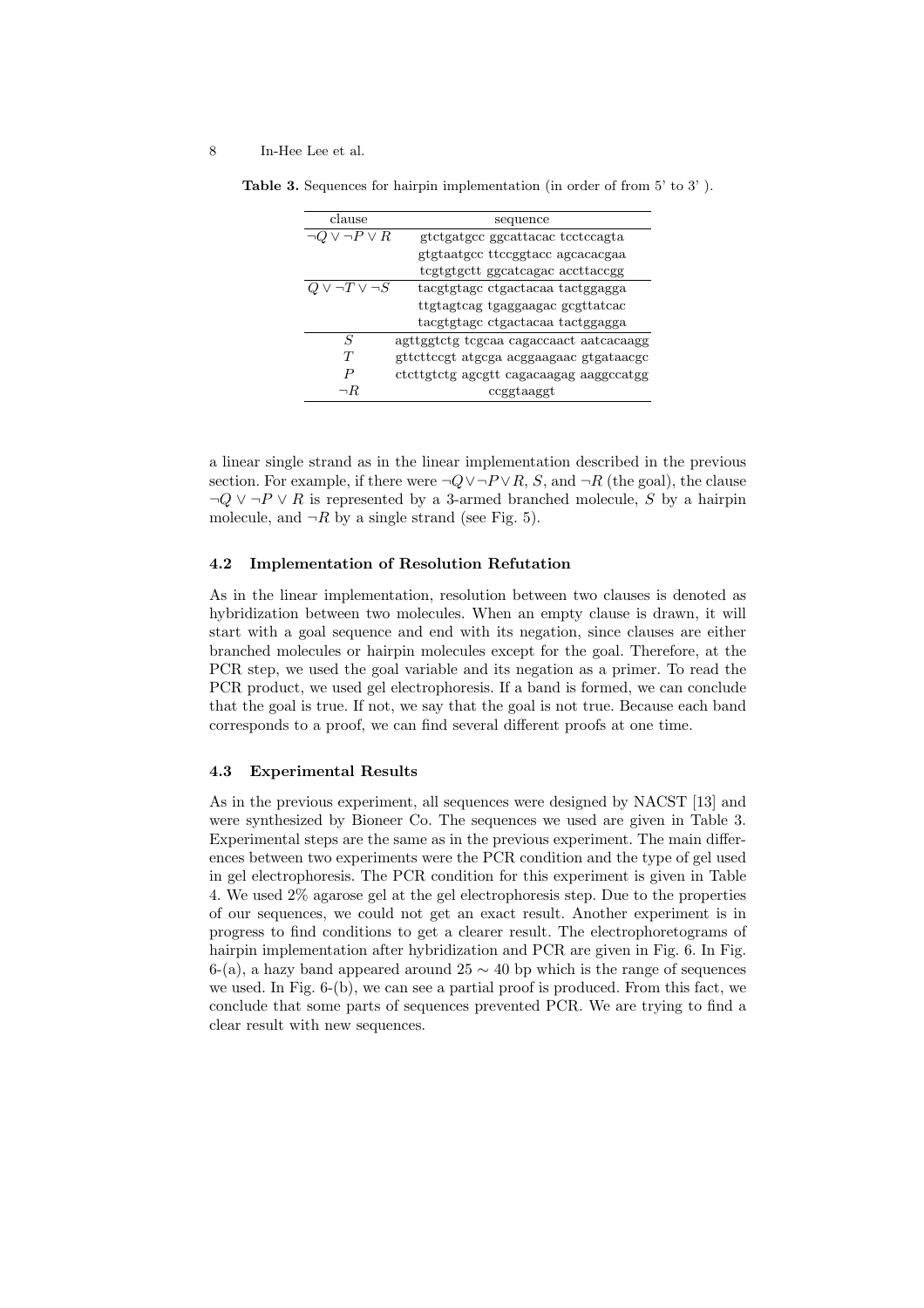|             |                 |       | cycle denaturation (95 <sup>o</sup> C) annealing (65 <sup>o</sup> C) polymerization (72 <sup>o</sup> C) |
|-------------|-----------------|-------|---------------------------------------------------------------------------------------------------------|
|             | $5 \text{ min}$ | 1 min | 1 min                                                                                                   |
| $2 \sim 26$ | 1 min           | 1 min | 1 min                                                                                                   |
| 27          | 1 min           | 1 min | $10 \text{ min}$                                                                                        |
|             |                 |       |                                                                                                         |

**Table 4.** The PCR condition for hairpin implementation



**Fig. 6.** (a) Electrophoresis of products after hybridization. Lane 1: Hybridization unit of oligomer. Lane M is a 25 bp size marker. (b) Electrophoresis of products after PCR. Lane 1: The PCR product in the presence of primer. PCR amplification of ligation was performed with primer  $\neg R$ . Lane M is DNA molecular weight marker V (Roche, Germany). The arrow indicates the 110 bp PCR product.

## **5 Conclusions**

Using molecular reactions of DNA, we proved theorems in the propositional calculus. We presented methods for encoding clauses with DNA molecules and solved theorem proving problems with lab experiments. Our methods are distinguished from other work in several points. First, it does not need additional operations except hybridization. Only simple operations such as ligation and PCR are needed to verify the results. Second, the number of experimental steps does not vary with the problem size. Our implementation methods require only hybridization, ligation, PCR, and gel electrophoresis, and these operations are all  $O(1)$  operations. Finally, taking the limit of PCR operation  $(10,000bp)$  into consideration, our methods can solve theorem proving problems with up to 660 literals (15mer per literal).

There are, however, some cases when our method can not tell whether a proof is found or not. For example, in the hairpin implementation, if the goal variable is resolved more than once, our method will tell there exists a proof regardless of the existence of empty clause. We are trying to develop new methods without this drawback.